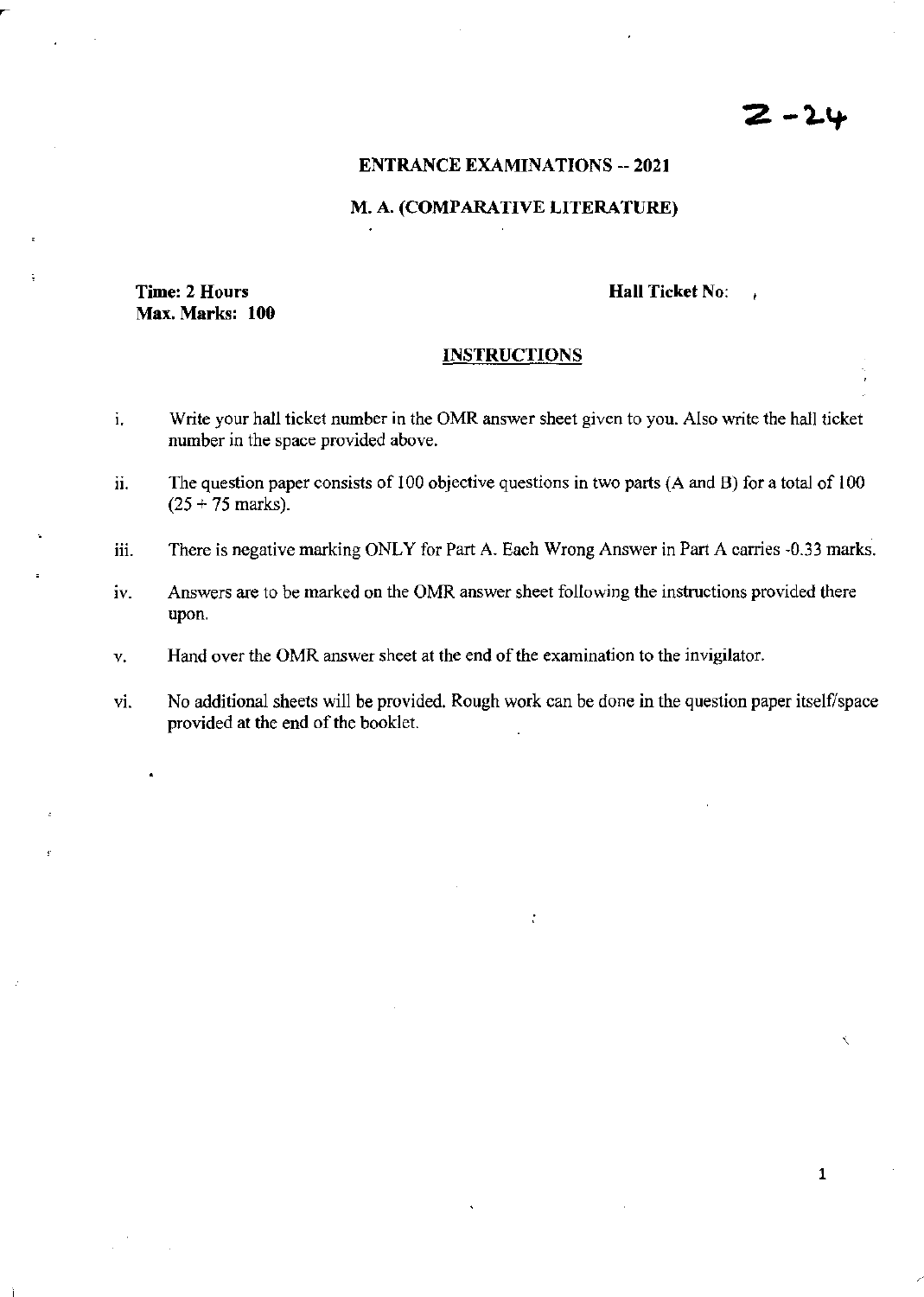# PART A

- 1. Who among the following is the author who decided to stop writing in 2015, owing to the controversy around the book *One Part Woman?* 
	- A. Meera Nair B. Kancha Ilaiah C. Perumal Murugan D. Arundati Roy
- 2. Identify the poet who also dabbled in the visual arts:<br>A. William Blake B. Lodovico Ariosto
	- B. Lodovico Ariosto<br>D. Heinrich Heine
	- C. Hermann Hesse
- 3. Match the following authors with their works:
	- 1. Saman Rushdie<br>II. Aurobindo Ghos
	- Aurobindo Ghosh
	- III. V S Naipaul
	- IV. Kalidasa
		- *1. Savitri*
		- *2. A House for Mr. Biswas*
		- *3. The Satanic Verses*
		- *4. Mudrarakshasa*
		- *5. Shakuntala*

A.  $I-3$ ,  $II-1$ ,  $III-2$ ,  $IV-4$ B.  $I - 3$ ,  $II - 1$ ,  $III - 2$ ,  $IV - 5$ C.  $I - 3$ ,  $II - 2$ ,  $III - 1$ ,  $IV - 4$ D.  $I - 2$ ,  $II - 1$ ,  $III - 3$ ,  $IV - 5$ 

- 
- 4. Bankim Chandra Chatterjee's *Anandmath* first appeared as a A. Novel B. Serial in a magazine C. Short Story in a magazine D. Serial in a newspaper
- 5. Rokeya Shekawat Hossein's "Sultana's Dream" can be understood as a. \_\_\_ \_ B. Psychoanalytical thriller: C. Epic D. Heroic poetry
- 6. "Go Get Education" is an anti-caste poem that urges people of oppressed caste to get educated. The author of this poem is:

| A. B. R. Ambedkar   | B. Jyotiba Phule      |
|---------------------|-----------------------|
| C. Savitribai Phule | D. None of the above. |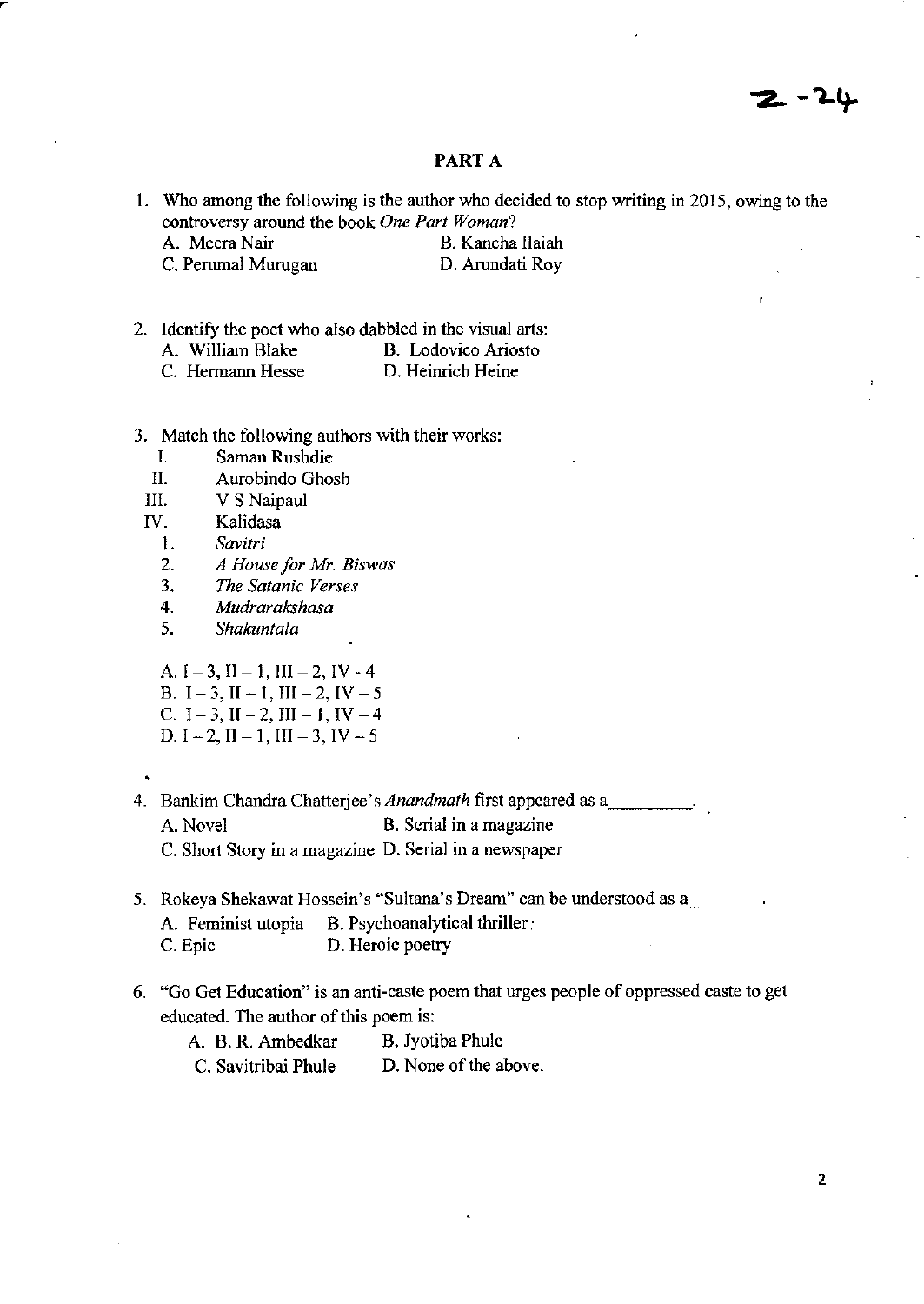$2 - 21$ 

|                       | 7. In which of the following countries a short story emerged simultaneously? |
|-----------------------|------------------------------------------------------------------------------|
| A. Germany and Russia | B. America and Russia                                                        |

r

C. France and Germany D. All of the above

- 8. What can we understand by "Decolonizing the mind"?
	- A Consciously disengaging from the alienating cultural effects of colonialism.
	- B. Consciously engaging and imitating the culture of colonizers. ,
	- c. Work \Vith people's mind to colonize them.
	- D. Assimilate into the culture that has colonized our mind.
- 9. Which of the following authors is **not** from the North East of India? A. Easterine Kire B. Robin Ngangom C. Jerry Pinto D. Mamang *Dai*

10. "Therigatha", songs that are around 2500 years old were composed by

A. Vedic monks B. Buddhist nuns C. Jain nuns D. Buddhist monks

II. Identify the odd one out.

| A. Leo Tolstoy       | B. Nikolai Gogol |
|----------------------|------------------|
| C. Fyodor Dostoevsky | D. Leon Trotsky  |

12. Pramodeya Anantha Toer is a writer from:

A. Indonesia B. India C. Mauritius D. Sri Lanka

13. Louise Gluck, the nobel laureate for literature in 2020 is known for her: A. Novels B. Short Stories C. Journalism D. Poetry

14. Most of the languages spoken in the north eastern part of India are classified as belonging to this family of languages:

A. Tibeta-Burmese B. Austro-Asiatic C. Indo-Aryan D. Dravidian

- 15. When a language is said to be dead, this is what is meant:
	- A. The language has no relevance today.
	- B. The language is widely spoken by many.
	- C. The language is no longer spoken.
	- D. That the language is now being put into written form.

16. Which one of the following novels is not made into a film:

| A. The God of Small Things | B. Umrao Jaan-Ada |
|----------------------------|-------------------|
| C. Chemmeen                | D. Samskara       |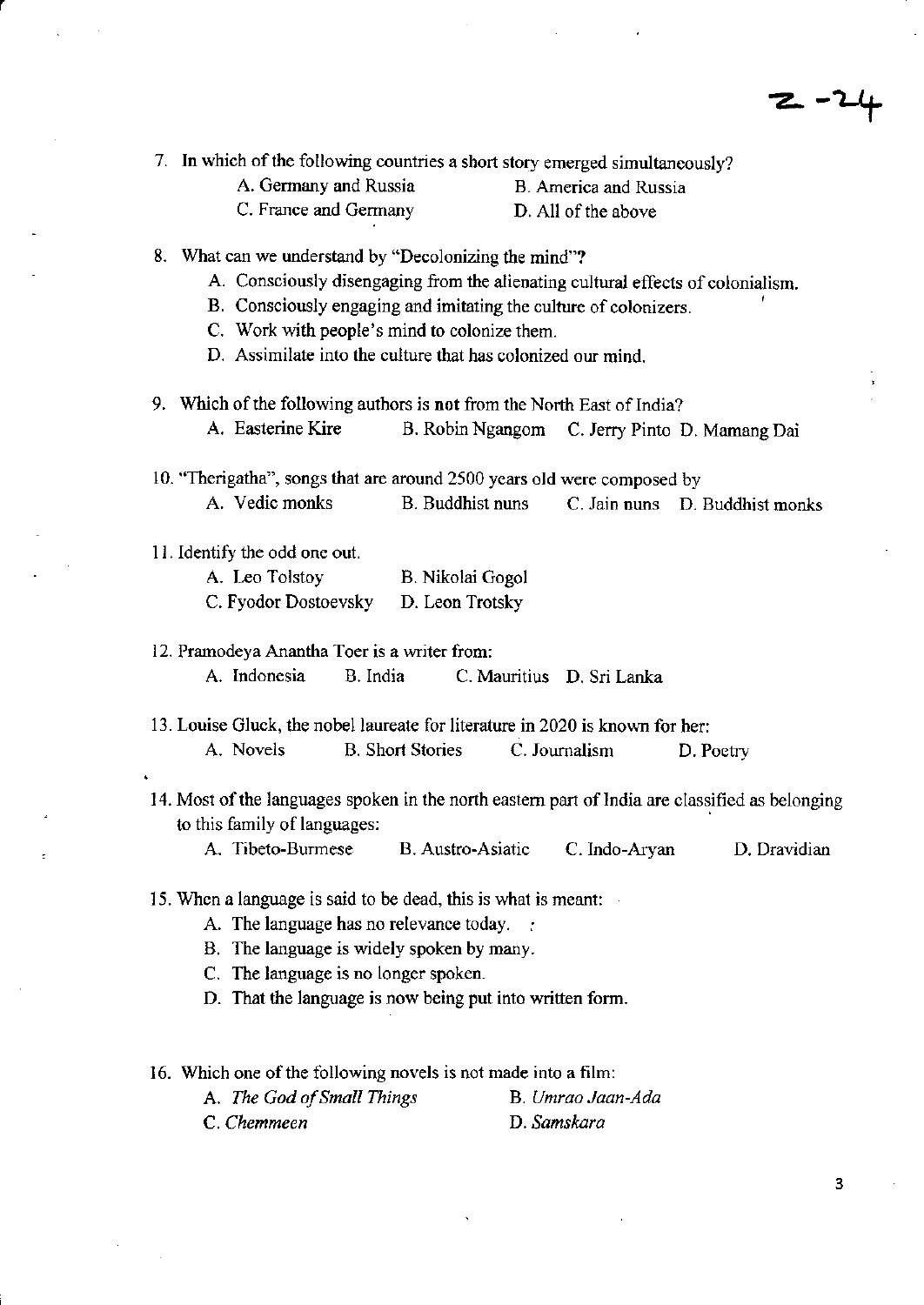$\bar{t}$ 

| 17. Wole Soyinka is a writer/poet from                                                                                                          |                     |                                      |                                                                                                        |
|-------------------------------------------------------------------------------------------------------------------------------------------------|---------------------|--------------------------------------|--------------------------------------------------------------------------------------------------------|
| A. Kenya                                                                                                                                        | B. South Africa     | C. England D. Nigeria                |                                                                                                        |
| 18. The concept of Cultural Hegemony is propounded by:<br>A. Raymond Williams<br>C. Antonio Gramsci                                             |                     | B. Barry Toelken<br>D. Archer Taylor |                                                                                                        |
| 19. Following is a famous theorist of folklore:                                                                                                 |                     |                                      |                                                                                                        |
| A. Vladimir Propp                                                                                                                               |                     | B. Teresa Rinaldi                    |                                                                                                        |
| C. Pierre Bourdieu                                                                                                                              |                     | D. Pascale Casanova                  |                                                                                                        |
| 20. Meiji restoration is related to:                                                                                                            |                     |                                      |                                                                                                        |
| A. Taiwan                                                                                                                                       | B. South Korea      | C. Hong Kong                         | D. Japan                                                                                               |
| 21. The concept of "collective unconsciousness" is associated with:                                                                             |                     |                                      |                                                                                                        |
| A. Freud                                                                                                                                        | <b>B.</b> Durkheim  | C. Carl Jung                         | D.Gramsci                                                                                              |
| extent in Sind is:<br>A. Brahui                                                                                                                 | B. Kurukh / (Kurux) | C. Dhangar                           | 22. The Dravadian language spoken in the Baluchistan province of Pakistan and to a lesser<br>D. Kolami |
| 23. U.R. Ananthamurthy's Samskara was translated by<br>A. U. R. Ananthamurthy<br>D. A.K. Ramanujan                                              |                     | B. Girish Karnad                     | C. H.S. Shivaprakash                                                                                   |
| 24. My Dateless Dairy is written by<br>A. K. M. Pannikar<br>B. Rajarao<br>C. R. K. Narayan<br>D. S. Radhakrishnan                               |                     |                                      |                                                                                                        |
| 25. Savitri an epic in blank verse was written by<br>A. R. N. Tagore<br><b>B.</b> Toru Dutt<br>C. Sri Aurobindo<br>D. Bankim Chandra Chatterjee |                     |                                      |                                                                                                        |

"

 $\frac{1}{2}$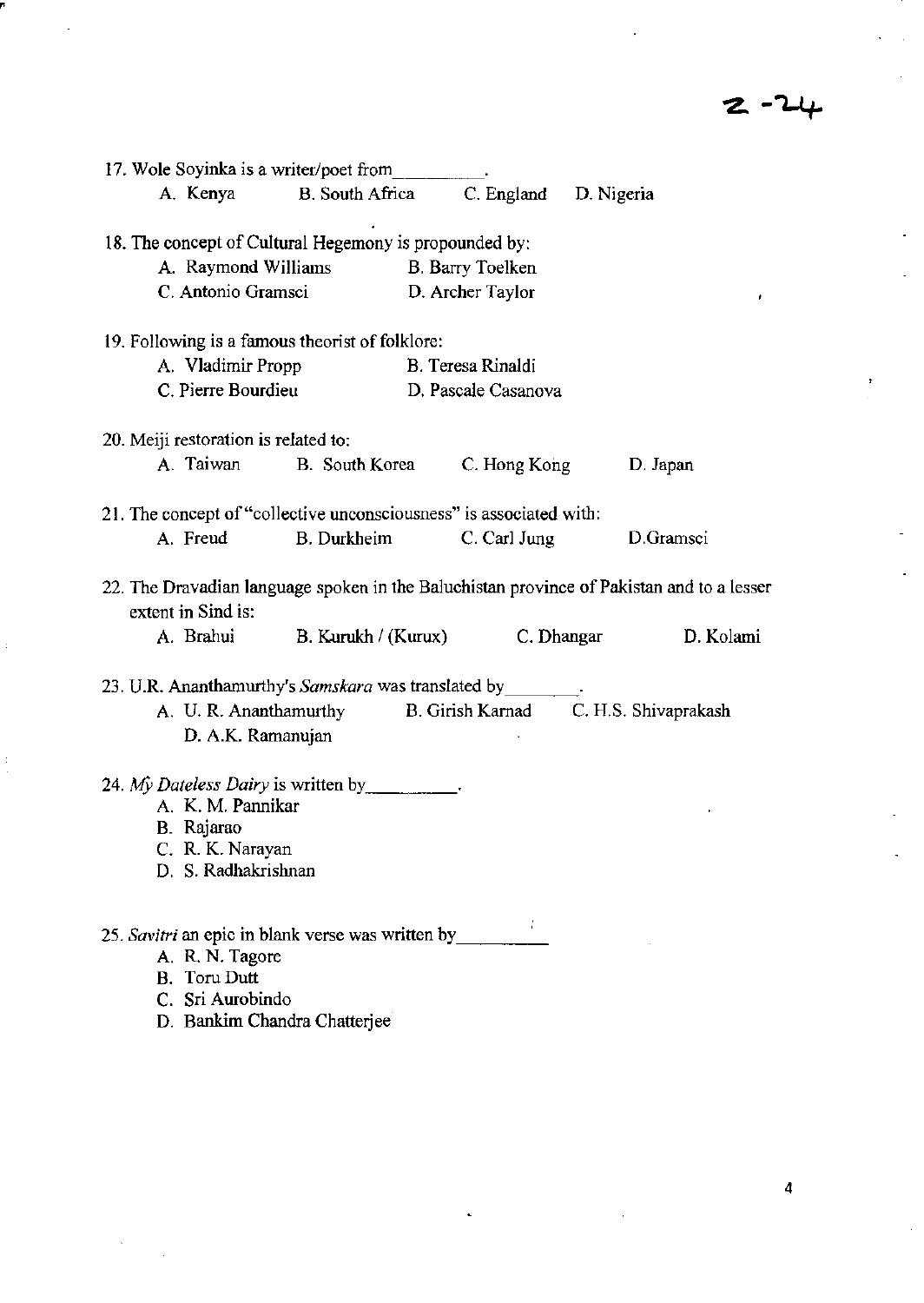### **PART B**

26. The Jataka Stories are related to the life of \_\_\_\_\_\_\_\_\_\_.

- **A. Mahaveer**
- B, Buddha
- C, Krishna
- D, Guru Nanak

## *27. Panchatantra* **is written** by \_\_\_\_\_ ,

- **A. Vishnu Sharma**
- B, Banabhatta
- C, Kalidas
- D. Chanakya

**28. Saraswati Samman, a prestigious literary recognition for the year 2020** *was* **conferred** 

 $\ddot{\cdot}$ 

- on  $\qquad$ .
	- **A. Barna**
	- **B. Unnila Pawar**
	- C, Gail Omvedt
	- D, Sharankumar Limbale

**29. The Pulitzer Prize for Fiction for 2020 was won by** \_\_\_ \_

- A. Ann Patchett
- **B. Ben Lerner**
- **C. Colson Whitehead**
- D, Charles Yu

**30. Rabindranath Tagore got the Noble prize in the year** \_\_\_ \_

- A. 1923
- B, 1912
- C, 1913
- D, 1917

#### 31, Who wrote *Inquilab: A Play in Three Acts?*

- A, Girish Kamad
- B, Mahesh Dattani
- **C. Habib Tanvir**
- D. Asif Currimbhoy

## 32. Jnanpith Award for 2019 was conferred on \_\_\_\_\_\_\_\_\_\_.

A. A, A. Narnboothri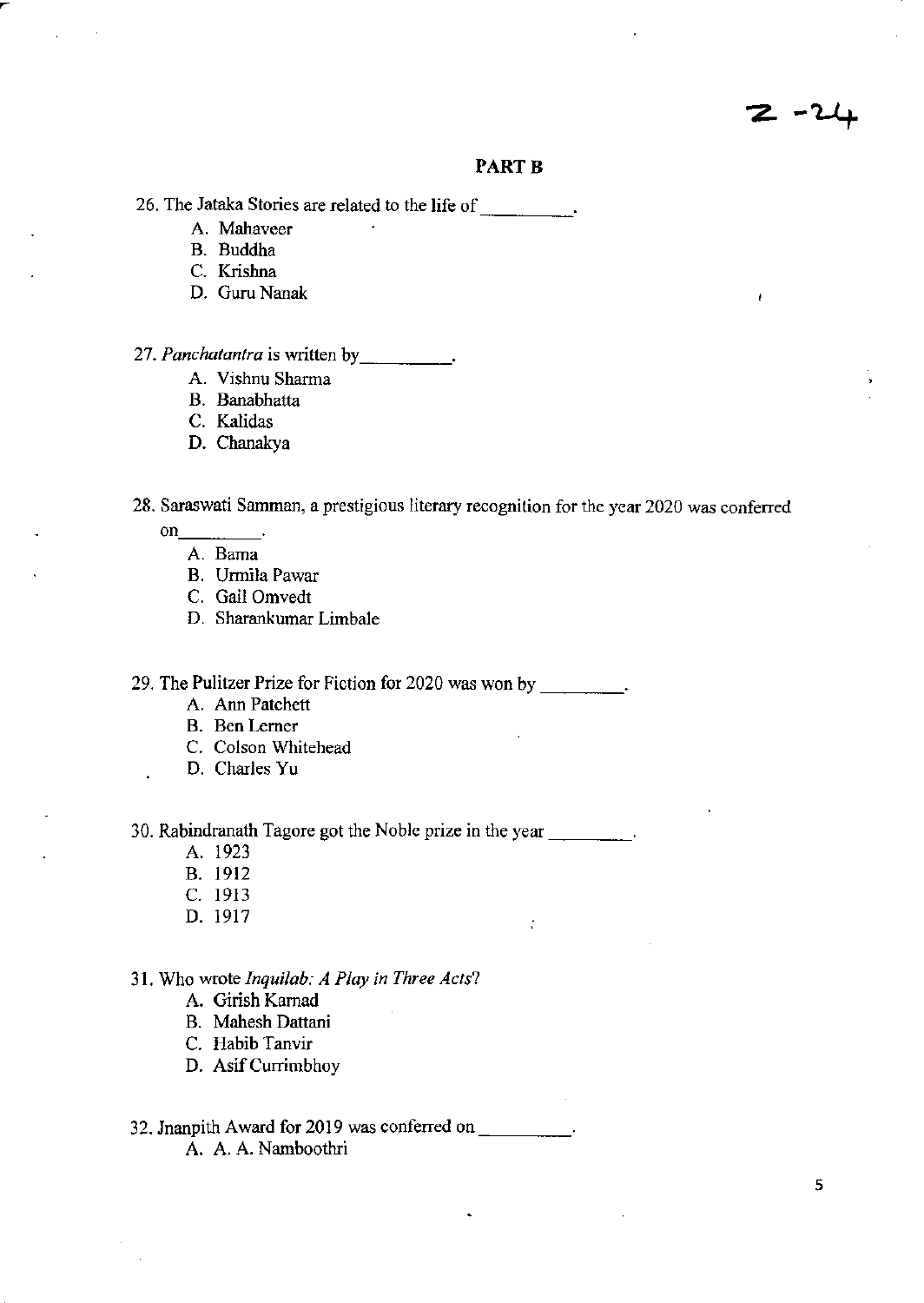ساسة - 2

- B. Amitav Ghosh
- C. Krishna Sobti
- D. Shankar Ghosh

**33. Who is the author of** *Hajar Churashir Maa?* 

- A. Vikram Seth
- B. Arundhati Roy
- **C. Mahasweta Devi**
- **D. Kamala Suraiyya**

**34. What was the original name of renowned Hindi and Urdu writer Munshi Premchand?** 

- A. Khwaja Ahmed
- **B. Prem Das**
- **C. Dhanpat Rai Srivastava**
- **D. None** of the **above**
- **35. Who among the following had written the Rajafarangini which was the metrical legendary and historical chronicle of the north·westem Indian subcontinent?** 
	- A. Kalhana
	- **B. Megasthenese**
	- C. Al-Biruni
	- **D. Panini**

**36. Select correct pair** of book **and author.** 

- **A.** *Mudrarakshasa:* **Somdeva**
- **B.** *Erthat Samhita:* **Ravi Kriti**
- **C.** *Kathasaritsagara:* **Visakdatta** 
	- **D.** *Panchasiddhantika:* **Varharmihara**
- *37. Mrcchakatika* **is written by** \_\_\_ \_
	- **A. Bhasa**
	- B. Bhavabhuti
	- C. Sudraka
	- D. Vishakadatta
- 38. Which Bengali poet is also known as 'Bidrohi Kobi' (Rebel Poet)?

 $\ddot{\cdot}$ 

- A. Iibanananda Das
- B. Kazi Nazrul Islam
- C. Daulat Qazi
- **D. Rabindranath Tagore**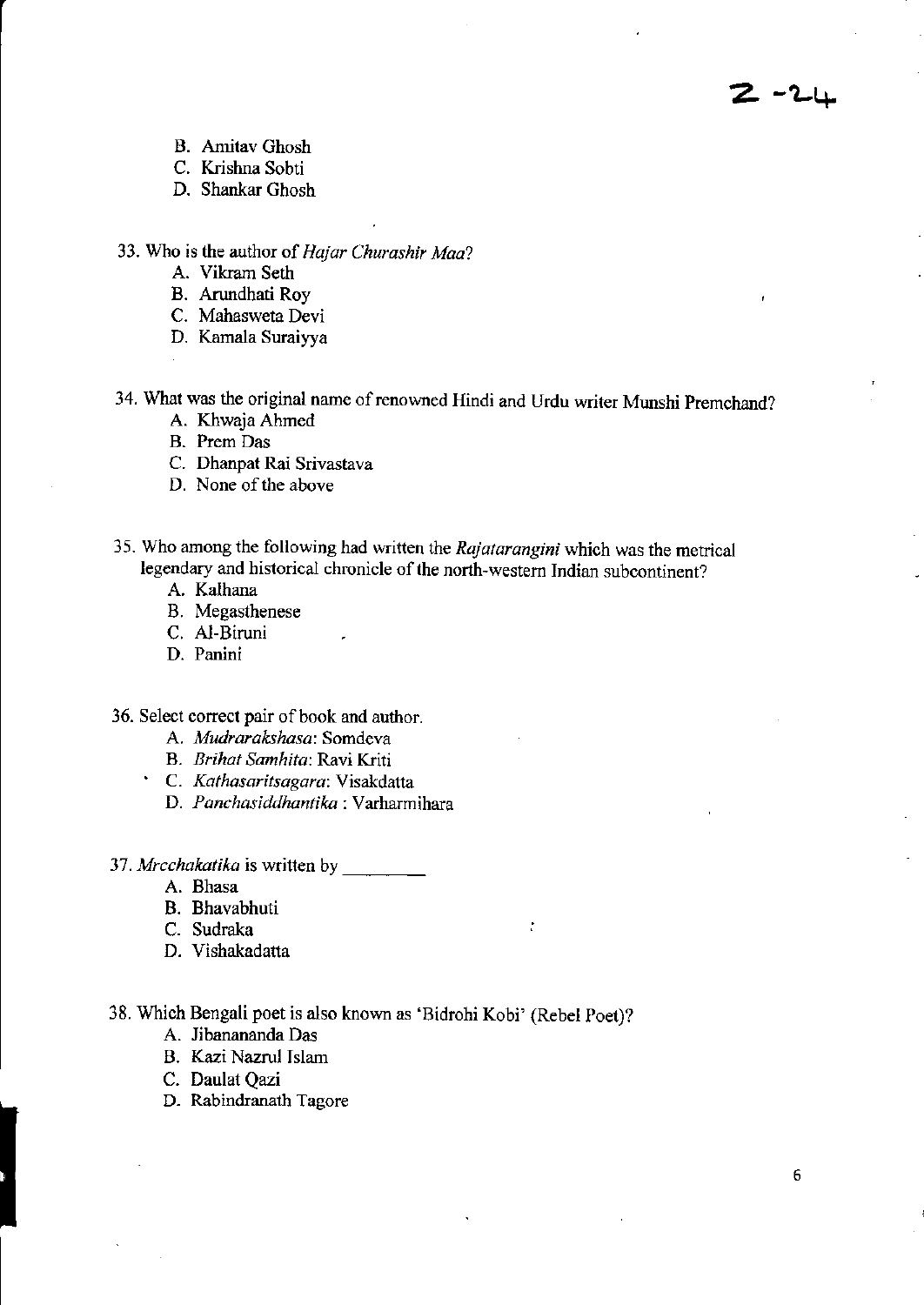39. \_\_\_\_\_\_\_\_\_\_\_\_\_\_ is translation within the same language.

- A. interlingual
- B. Intersemiotic
- C. Intralingual
- D. Transparency

40. Shanta Rasa was first theorized by:

- A. Abhinavagupta
- B. Bharatmuni
- C. Panditraj Jagannatha
- D. Viswanath
- 41. Which of the following is a commentary on Panini's *Ashtadhyayi?* 
	- A. Brahmasutra Bhashya
	- B. Gita Bhasya
	- C. Mahabhasya
	- D. Abhinavabharati
- 42. Who was the one of the earliest known thinkers who said "Art is twice removed from reality"?
	- A. Aristotle
	- B. Plato
	- C. Longinus
	- D. Horace

## 43. Identify the writer of *Kafka on the Shore.*

- A. Haruki Murakami
- B. Yukio Mishima
- C. Hideo Oguma
- D. Kobo Abe

44. If a study is 'reliable', this means that

- A. The Methods are outlined in the methods discussion clearly enough for the research to be replicated
- B. The measures devised for concepts are stable on different occasions
- C. The findings can be generalized to other social phenomena
- D. It was conducted by a repute researcher who can be trusted
- 45. A father said to his son, "I was as old as you are at the present at the time of your birth", If the father's age is 38 years now, the son's age five years ago was: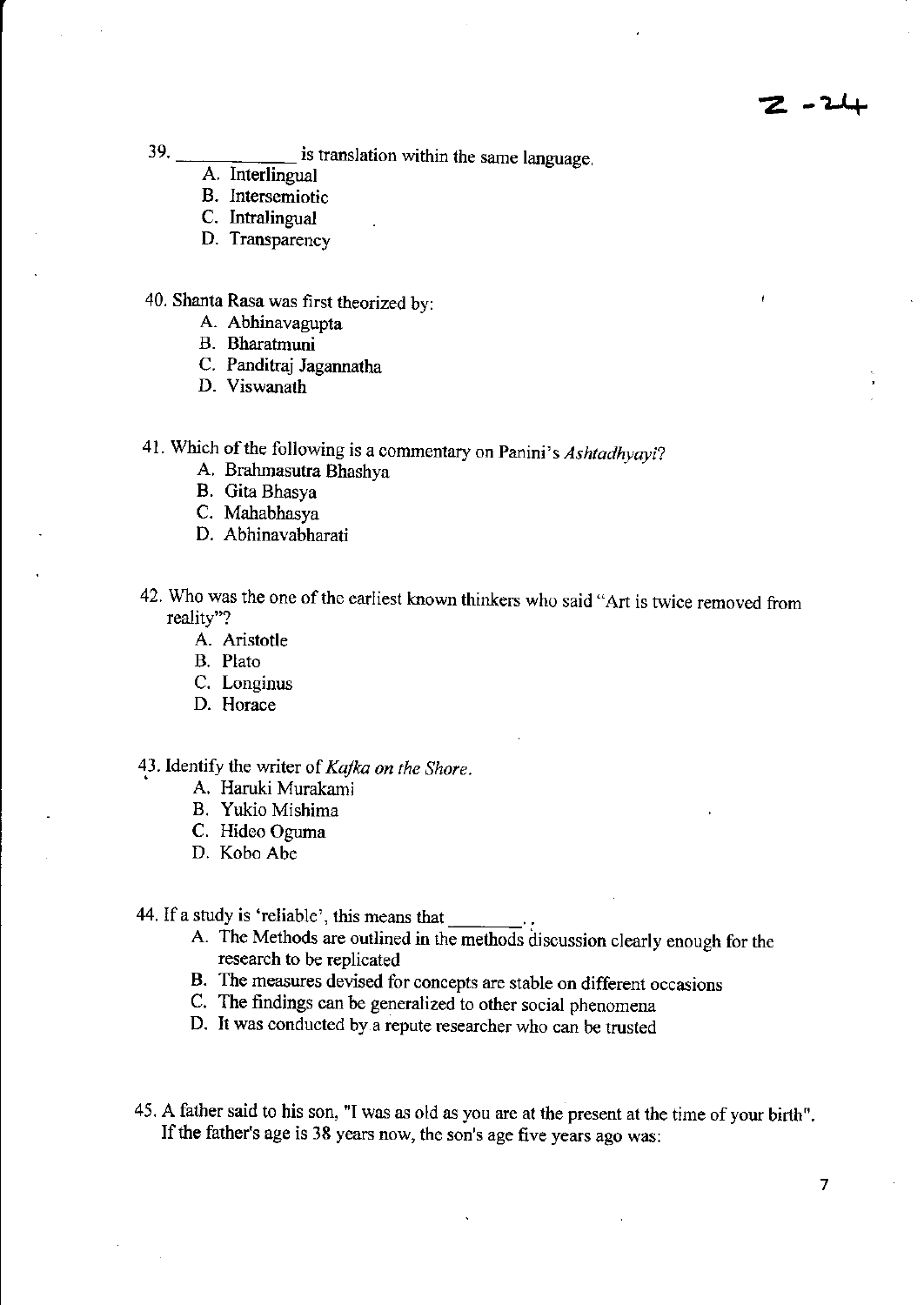A. 14 years

- B. 19 years
- C. 33 years

D. 38 years

- 46. SCD, TEF, UGH, \_\_\_\_\_, WKL
	- A. CMN
	- B. UJI
	- C. ViJ
	- D. lJT

47. Yard is to Inch as quart is to  $\frac{1}{\sqrt{1-\frac{1}{\sqrt{1-\frac{1}{\sqrt{1-\frac{1}{\sqrt{1-\frac{1}{\sqrt{1-\frac{1}{\sqrt{1-\frac{1}{\sqrt{1-\frac{1}{\sqrt{1-\frac{1}{\sqrt{1-\frac{1}{\sqrt{1-\frac{1}{\sqrt{1-\frac{1}{\sqrt{1-\frac{1}{\sqrt{1-\frac{1}{\sqrt{1-\frac{1}{\sqrt{1-\frac{1}{\sqrt{1-\frac{1}{\sqrt{1-\frac{1}{\sqrt{1-\frac{1}{\sqrt{1-\frac{1}{\sqrt{1-\frac{1}{$ 

- A. Gallon
- B. Ounce
- C. Milk
- D. Liquid

48. Which word does **not** belong to the other?

- A. Tyre
- B. Steering Wheel  $\cdot$
- C. Engine
- D. Car
- is a reference to a person, place, thing, event, or other literary work:<br>A. Allegory B. Aphorism C. Allusion D. Analogy B. Aphorism
- 50. "Impressionism" had its origins in: A. Painting B. Music C. Poetry D. Sculpture
- 51. Name the classical author associated with the term Sublime: A. Pluto B. Aristotle C. Herodotus D. Longinus
- 52. The computer programs that handle the hardware/software of a computer is called: A. Operating system B. Operation system C. Compiler system D. None

 $\ddot{\cdot}$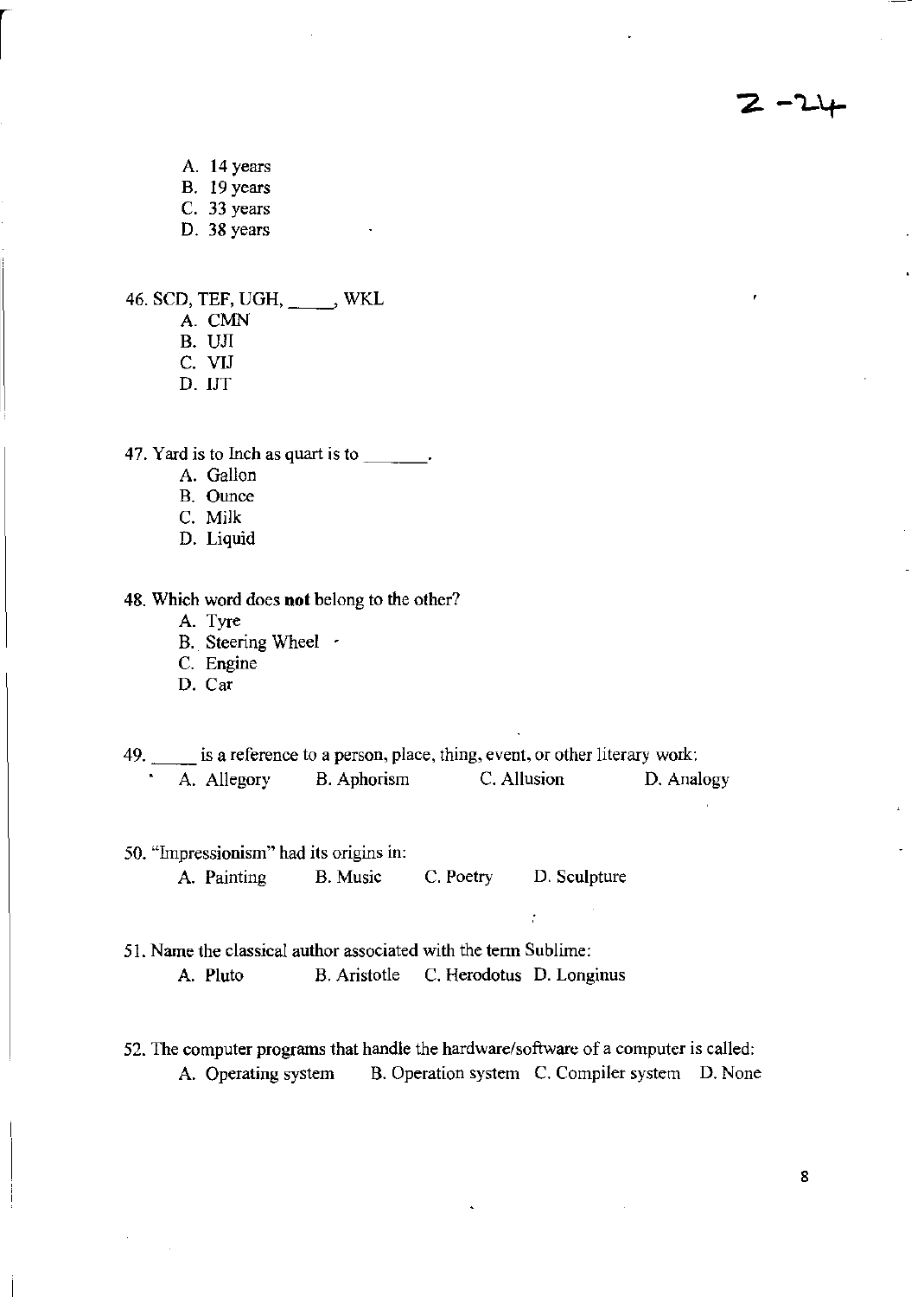53. Which movement / trend were common to architecture and literature?

A. Expressionism B. Transcendentalism

C. Romanticism D. Baroque

54. I.M. Coetzee was awarded the Booker Prize for: 1. *Life and Times of Michael K* II. *Disgrace*  III. *Elizabeth CosteI/o* IV. *Dusldands* 

A. I and II B. II C. I D. IV

55. Which of the following authors did not receive the Nobel Prize (Literature):

| A. Harold Pinter | B. Doris Lessing |
|------------------|------------------|
| C. Chinua Achebe | D. Toni Morrison |

56. \_\_ is a literary device that reflects a character's tragic or fatal flaw that ultimately leads to their downfall.

A. Hamartia B. Ambition C. Pride D. Greed

57. \_\_ is a sudden realization or awareness after which events are seen through the prism of this new light in the story.

A. Epiphany B. Epilogue C. Epitaph D. Eulogy

- 58. The Taj Mahal is mainly threatened by the deleterious effects of: A. Carbon dioxide B. Sulphur dioxide C. Oxygen D. Nitrogen
- 59. The book *When 1 had Concealed My Caste* is written by: A. Vasant Moon B. Baburao Bagul C. Namdeo Dasal D. Bama
- 60. The following literary personality is associated with Aestheticism: A. T S Eliot B. Virginia Woolf C. Oscar Wilde D. James Joyce

9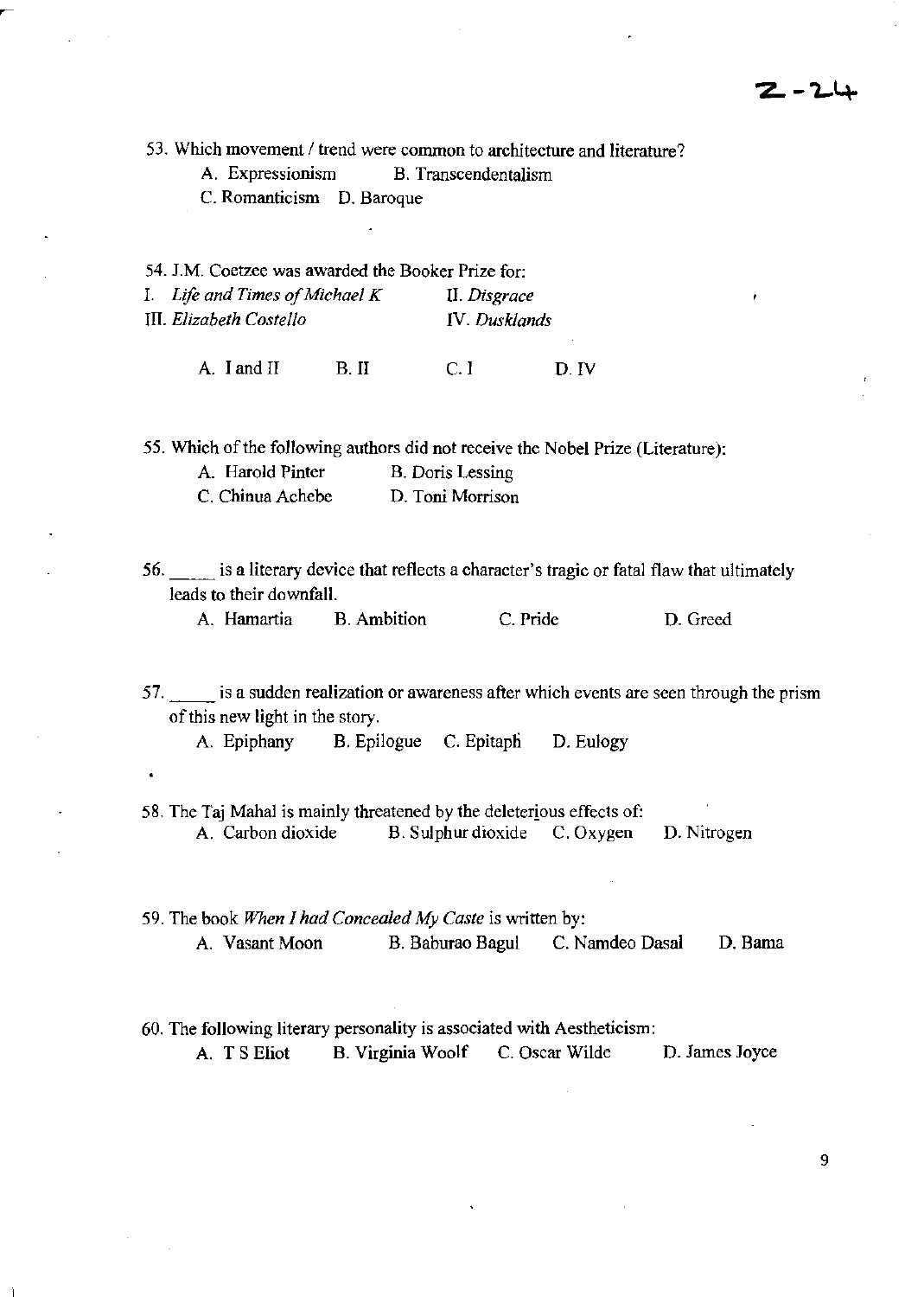- **61. Which one** of the **following is not a partition novel?** 
	- A. *A Bend in the Ganges*
	- **B.** *Ice-Candy-Man*
	- **C.** *The Shadow Lines*
	- **D.** *The Dark Dancer*
- **62. Who is Tamil Dalit writer won Sahitya Akademi Award for the year 2020?** 
	- **A. Barna**
	- **B. Sivakami**
	- C. Cho. Dharman
	- **D. Imayam**

**63. Which** of the **following play by Girish Kamad introduces Flames as female character?** 

 $\tilde{t}$ 

- **A.** *Hayavadana*
- **B.** *Nagamandala*
- **C.** *The Fire and the Rain*
- D. *Tughlaq*

64. Find the missing number 4, 48, 240, 1440,\_

- A. 10030
- B. 7620
- C. 10080
- D. 6200

**65. Which** of the **following languages is not spoken in Karnataka?** 

- A. **Kodava**
- B. Khasi
- C. Konkani
- D. Kannada
- **66. Two dominant languages ofNagaland are** 
	- A. **Assamese and Bodo**
	- B. Myshmi and Adi
	- C. Ao and Angami
	- D. Meitei and Thangkul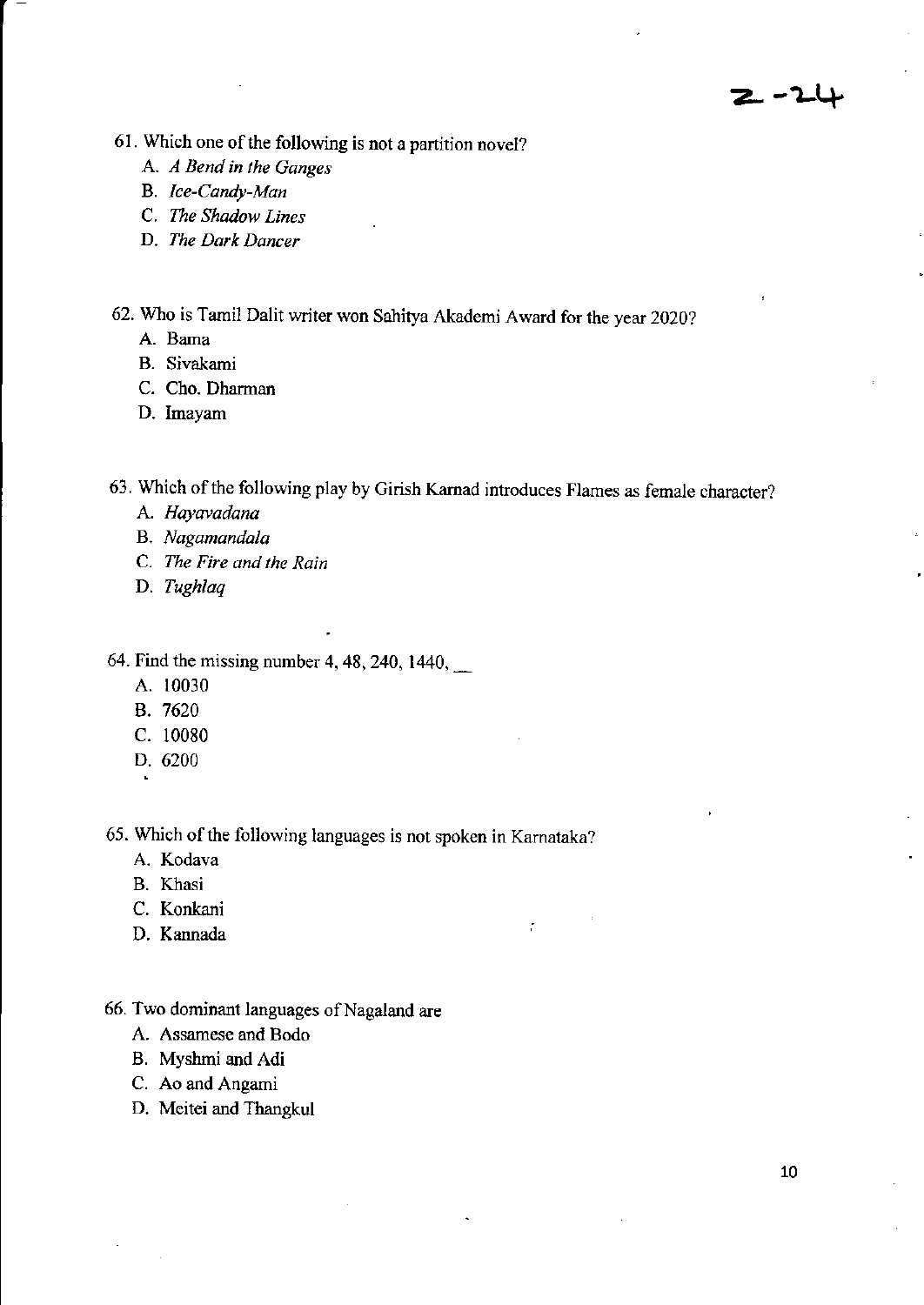ł

**67. Who among the following was the first writer to stress the segregation** of literary **genres?** 

--'--

- A. Quintillion
- **B. Aristotle**
- **C. Horace**
- **D. Cicero**
- **68. The idea of defamiliarization is associated with:** 
	- A. Viktor Shklovsky
	- B. Rene Wellek
	- C. Wellek and Warren
	- D. T.S, Eliot
- **69. The first systematic application of the theory of patriarchy to literary studies was made**  by:
	- **A. Simone de Beauvoir**
	- B. Kate Millett
	- C. Nigel Leask
	- **D. Shulamith Firestone**
- **70. Qazi Qadan is a poet in:** 
	- A. Urdu
	- **B. Persian**
	- C. Sindhi
	- **D. Persian**

71. On a playing ground, Ariya, Amita, Binoy, Shama and Payal are standing as described **below facing the North.**  ÷

(i) Amita is 40 metres to the right of Shama.

**(ii) Ariya is 60 metres to the south of Amita.** 

**(iii) Binoy is 25 metres to the west of Shama.** 

(iv) Payal is 90 metres to the north of Ariya.

**Who is to the south of the person who is to the north-east of Shama?**  A. Binoy B. Amita C. Ariya D. both b & c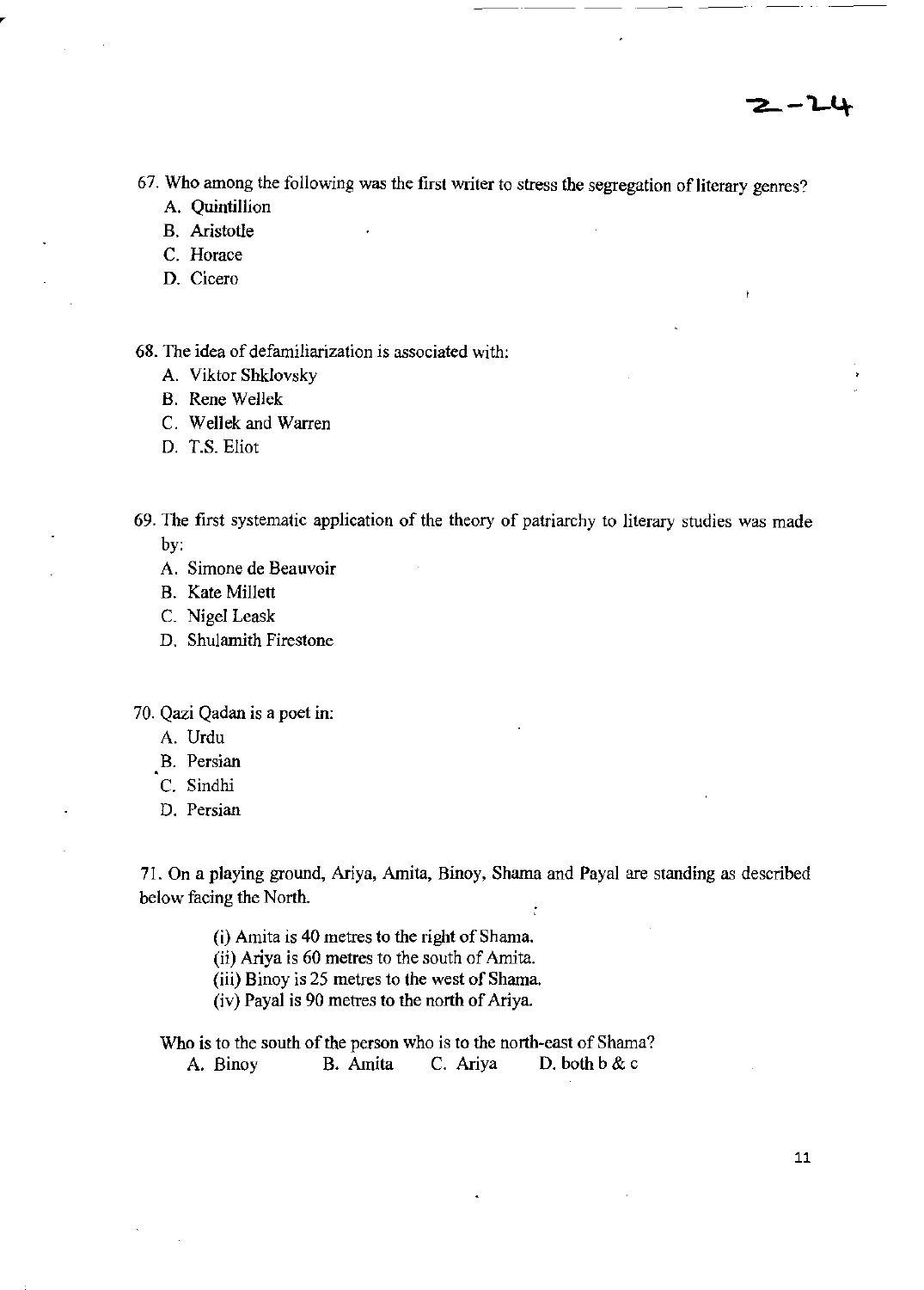72. Eight students J, K, L, M, N, 0, P and Q go on for a science exhibition in two batches of four each. J and K never go together. M and 0 do not go together. K and Q have to go together. If K and L go in one batch, then which of the following can be in the other batch?

A. A.J,M,O&P B.J,M,Q&P C. J,M,N&P D. J,L,N&P

73. The cost of producing radios in Country  $Q$  is ten percent less than the cost of producing radios in Country Y. even after transportation fees and tariff charges are added, it is still cheaper for a company to import radios from Country Q to Country Y than to produce radios in Country Y. The statements above, if true, best support which of the following assertions?

A. Labor costs in Country Q are ten percent below those in Country Y.

B. Importing radios from Country Q to Country Y will eliminate ten percent of the manufacturing jobs in Country Y.

C. The tariff on a radio imported from Country Q to Country Y is less than ten percent of the cost of manufacturing the radio in Country Y.

D. The fee for transporting a radio from Country Q to Country Y is more than ten percent of the cost of manufacturing the radio in Country Q.

- 74. Choose the conclusion(s) which logically follow from the given statements. Statement: All the books are pencils. No pencil is eraser.
	- Conclusions:
	- A. All the pencils are books.
	- B. Some erasers are books.
	- C. No book is eraser.
	- D. Some books are erasers.

A. Only (C) B. Only (A) & (B) C. Only (A) & (C) D. Only (B) & (C)

#### Read the given passage and answer the following questions.

In the rather short history of Homo sapiens, each of our tribes, clans, kingdoms, empires and nations has considered itself to be of superior status. Some thought that they were the children of a special God, others that they were the chosen people, and still others that they were divinely ordained to rule over everyone else. People also thought that the spot of earth they occupied was at the very centre of it all. The new nationalisms of the eighteenth and nineteenth centuries built on all these ideas to make everyone believe that the newly created 'nations' they belonged to were infinitely superior to all other nations, and that they had always existed, from 'time immemorial'! In fact, 'time-immemorial' is the phrase we hear most often when we try to grasp our deep history. None of these beliefs is true, of course. No human community is of exceptional status relative to others. None is children of God, or chosen people, unless all are. And none of us live upon the centre of the earth any more than we live on its periphery, since we live on the surface of a globe. Nations, as we understand them today, are no older than a few centuries, and we are all interconnected  $-$  genetically, culturally and historically  $-$  far more than we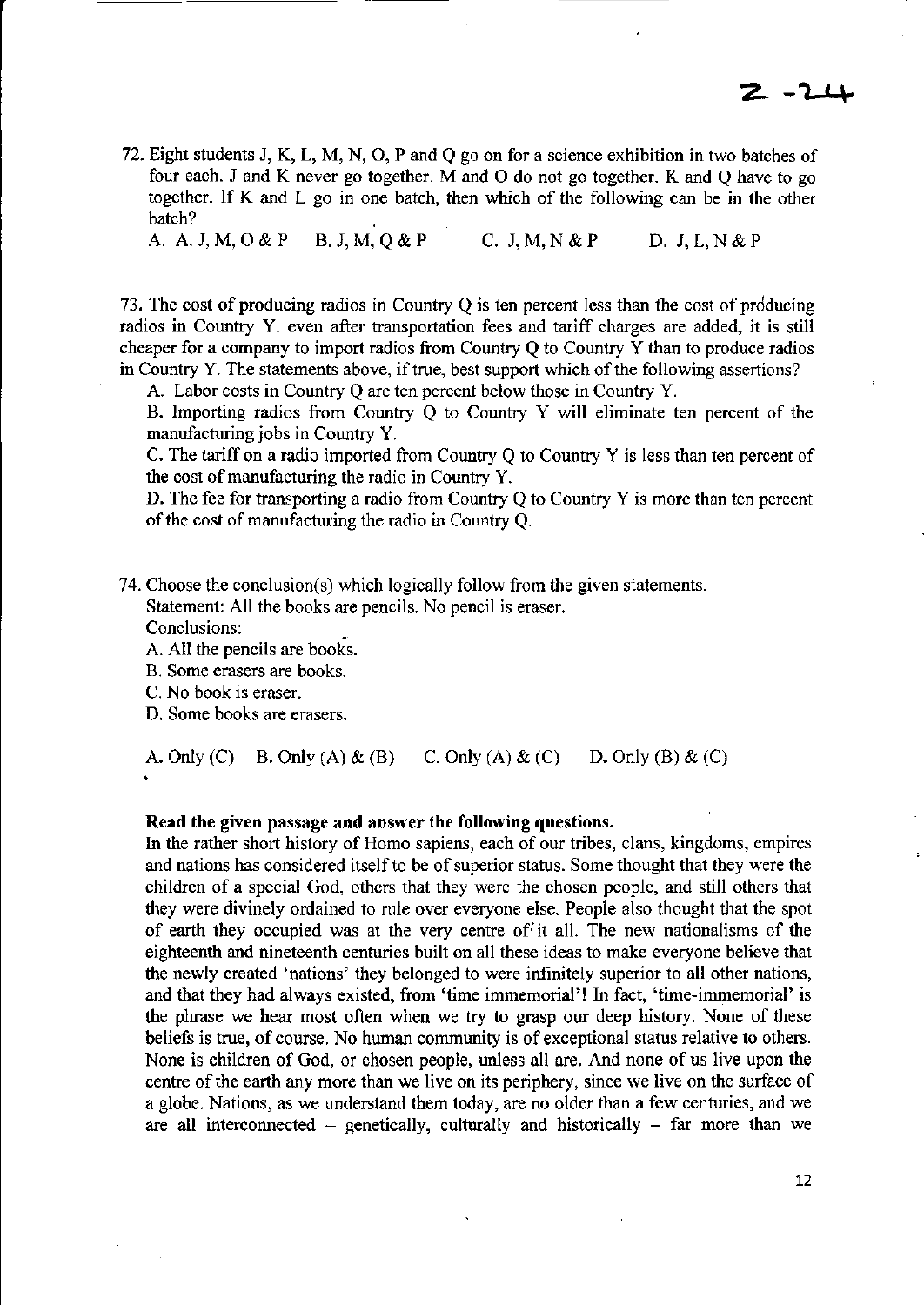imagine. This book is about prehistory, and prehistory is about the period that comes before history. History begins when writing begins and places and individuals come alive before us, with their own names and, sometimes, recognizable stories. So where does India's prehistory end and history begin? It begins with a band of Out of Africa migrants who found their way to India, dealt with their evolutionary cousins and a range of environmental challenges, mastered new technology, made this land their own and became the largest modern human population on earth. All recent discoveries, have gone on to reaffinn the African origins of all modem humans. So here is the question: if you were to identify a single person who embodies us Indians the best, who do you think it should be? Ideally, it should be a tribal woman because, in a genetic sense, she would represent all of our history, with very little left out. She shares the most with the largest number of Indians, no matter where in the social ladder they stand, what language they speak and which region they inhabit because we are all migrants, and we are all mixed. And she was here from the beginning. And she was, most likely, also at Mohenjo-daro as the 'dancing girl' about 4,500 years ago, during the period that most shaped us as we are today.

- 75. Who does the author refer to as the representative embodying all Indians? A. Homo sapiens B. Children of God C. Tribal woman D. Dancing girl
- 76. What is the phrase often associated with history, according to the author? A. Prehistory B. Evolution C. Out of Africa D. Time-immemorial

| 77. Which among the following best describes the given passage? |                                   |  |
|-----------------------------------------------------------------|-----------------------------------|--|
| A. All humans are Africans                                      | B. All humans are migrants        |  |
| C. All humans are tribals                                       | D. All humans are children of God |  |

78. According to the passage, history begins with \_\_\_\_\_\_\_\_\_\_\_.<br>A. Writing B. Stories C. Mohenjo-daro D. B.C. 2,500 A. Writing B. Stories C. Mohenjo-daro

#### Read the following Passage and Answer the following questions.

The origins of comparative literature in the early nineteenth century show an uneasy relationship between broad-ranging ideas of literature, for example Goethe's notion of *Weltliteratur.* and emerging national literatures. Attempts to define comparative literature tended to concentrate on questions of national or linguistic boundaries. For the subject to be authentic, it was felt, the activity of comparing had to be based on an idea of difference: texts or writers or movements should ideally be compared across linguistic boundaries, and this view lasted a very long time. As late as the 1970s I was being told by my supervisor that I could not engage in comparative literature if I were studying writers working in the same language; literature written in English was deemed to be all of a piece, the different cultural contexts completely ignored. At the same time, also in the 1970s, Wole Soyinka was unable to give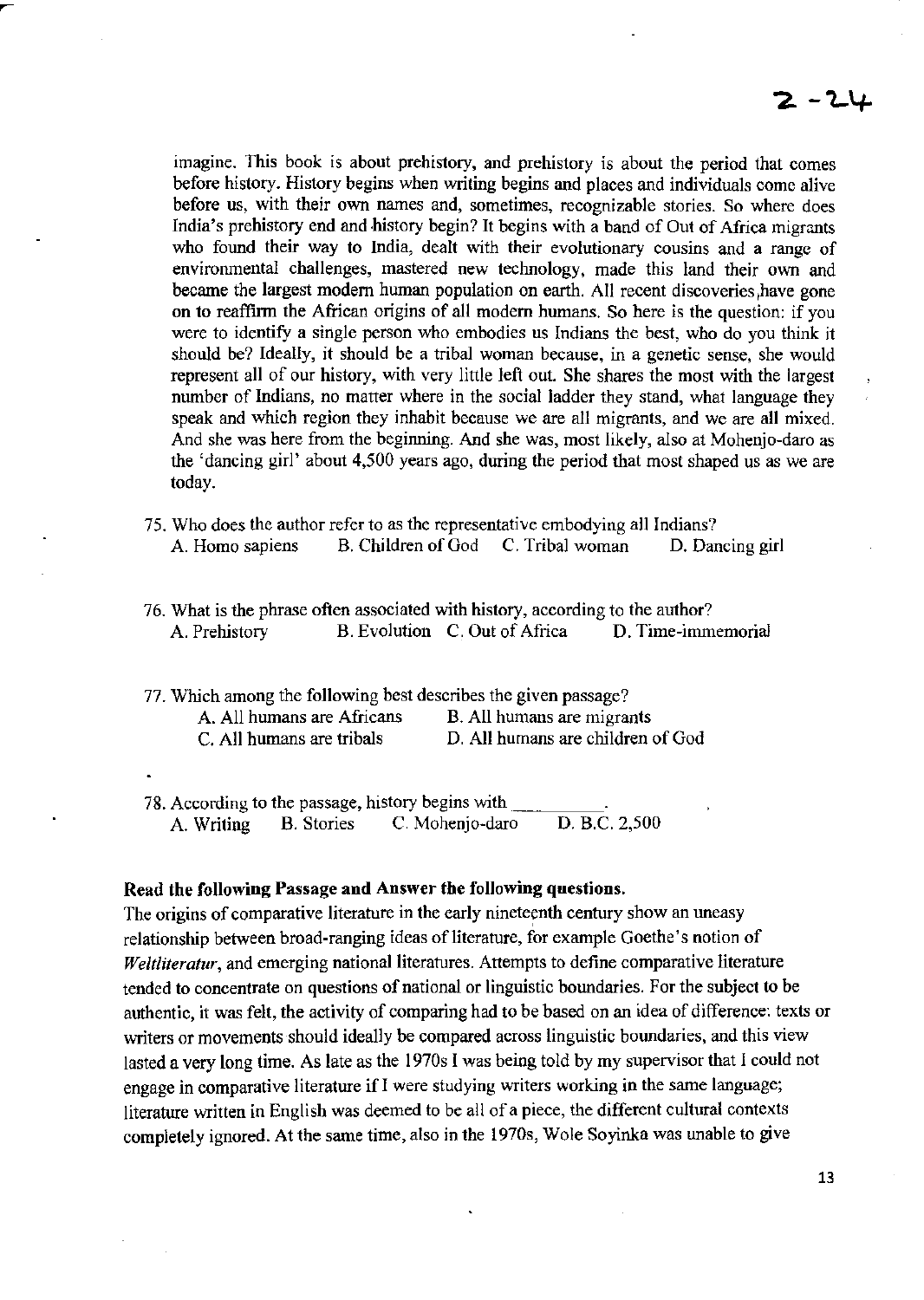lectures in the English Faculty at Cambridge where he was Visiting Fellow, since African literature was not recognised, and was compelled to lecture under the aegis of Social Anthropology. The stifling weight of the Great European Tradition was such that it is not surprising that there should have been such a violent reaction by post-colonial scholars.

- 79. Goethe's notion of *Weltliteratur* (World Literature), and emerging national literatures in the 19<sup>th</sup> Century:
	- A. Do not quite agree with each other
	- B. Form a continuum
	- C. Can be understood alongside each other
	- D. Easily understandable
- 80. Comparative Literature's major premise is based on:
	- A. Comparing similarities
- B. Comparing sentences
- C. Comparing metaphors D. Comparing differences
- 81. For a long time, it was considered that for Comparative Literature to be authentic, its focus had to be:
	- A. Texts written in same language
	- B. Texts written by the same author
	- C. Texts written in different languages
	- D. Texts that were both Oral and Written
	-

r

82. At one time, all writing in English was considered same because

- A. They were no other writings available
- B. Different cultural contexts were not considered
- C. Translation was not considered valid
- D. AU English speaking people could be traced to the same origin
- 83. What effect did ''the stifling great European tradition" have on other literatures:
	- A. It made Comparative Literature inclusive
	- B. It made Comparative Literature exclusive
	- C. Comparisons were made possible with African Literature
	- D. Literatures from India was the only literature that Europe considered great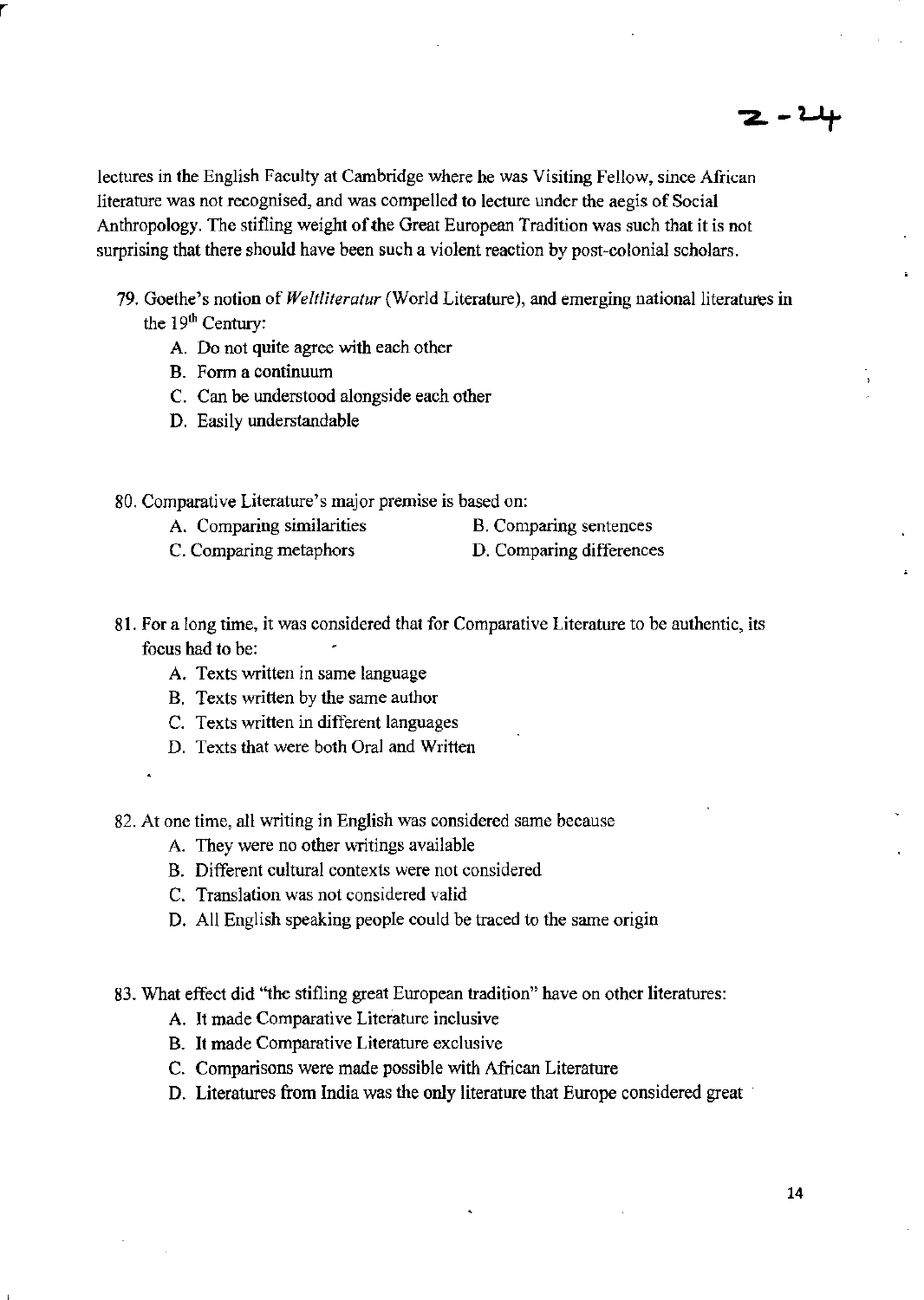2. – 2-l

**84. Who argued that Indian literature is neither one nor many but rather a systemic whole where many sub-systems interact towards one in a continuous and never-ending dialectic?** 

| A. Sisir Kumar Das | B. Amiya Dev       |
|--------------------|--------------------|
| C. Swapan Majumdar | D. Sujit Mukherjee |

r

**85. Which among the following is the journal of the Comparative Literature Association of India?** 

| A. Indian Comparative Literature Studies | B. Sahitya |
|------------------------------------------|------------|
| C. Bhasha                                | D. Dhwani  |

**86. Who among the following novelists used the terms of 'Chutnefiction' and 'pickling' as metaphors in his/her text?** 

| A. Arundhati Roy | B. Shashi Tharoor |
|------------------|-------------------|
| C. Shobhaa De    | D. Salman Rushdie |

**87. Which among the following is not an autobiographical account** of Taslima **Nasrin?**  A. *My Story* B. *My Girlhood* C. *Ka* D. *Utal Hawa* 

*88. Autobiography of a Nun* **is the subtitle** of the **book: A.** *Convent* **B.** *Amen* **C.** *Bride o/Christ* **D.** *Covenanl* 

- **89. Name the author** of the **book** *Why 1 am not a Hindu.*  A. Periyar B. B.R. Ambedkar C. Kancha Ilaiah D. M.K. Gandhi
- **90. Name the work by Sharankumar Limbale that discusses how Dalit literature must be read and interpreted.**

A *T award a Minor Literature*  C. *No Alphabet in Sight* 

**B.** *Towards an Aesthetic of Dalit Literature.*  **D.** *Steel Nibs arc Sprouting* 

- **91. A critic who compares Valmiki's** *Ramayana* **and Tulsi Das'** *Ram Charit Manas* **as literary epics is doing \_\_\_\_\_.** A. Diachronic study B. Synchronic study C. Archetypal study D. Myth study
- **92. Choose the option that correctly matches authors with their work.** 
	- A. *Bama-Tedhi Lakeer; Chughtai-Karukku;* Baby *Kamble-Father May Be an Elephant and Mother Only a Small Basket, But ... ;* **Gogu** *Shyamala-Prisons We Broke*
	- **B.** *Bama-Karukku; Chughtai-Tedhi Lakeer;* **Baby** *Kamble-Prisons We Broke;* **Gogu**  *Shyamala-Father May Be an Elephant and Mother Only a Small Basket, But* ...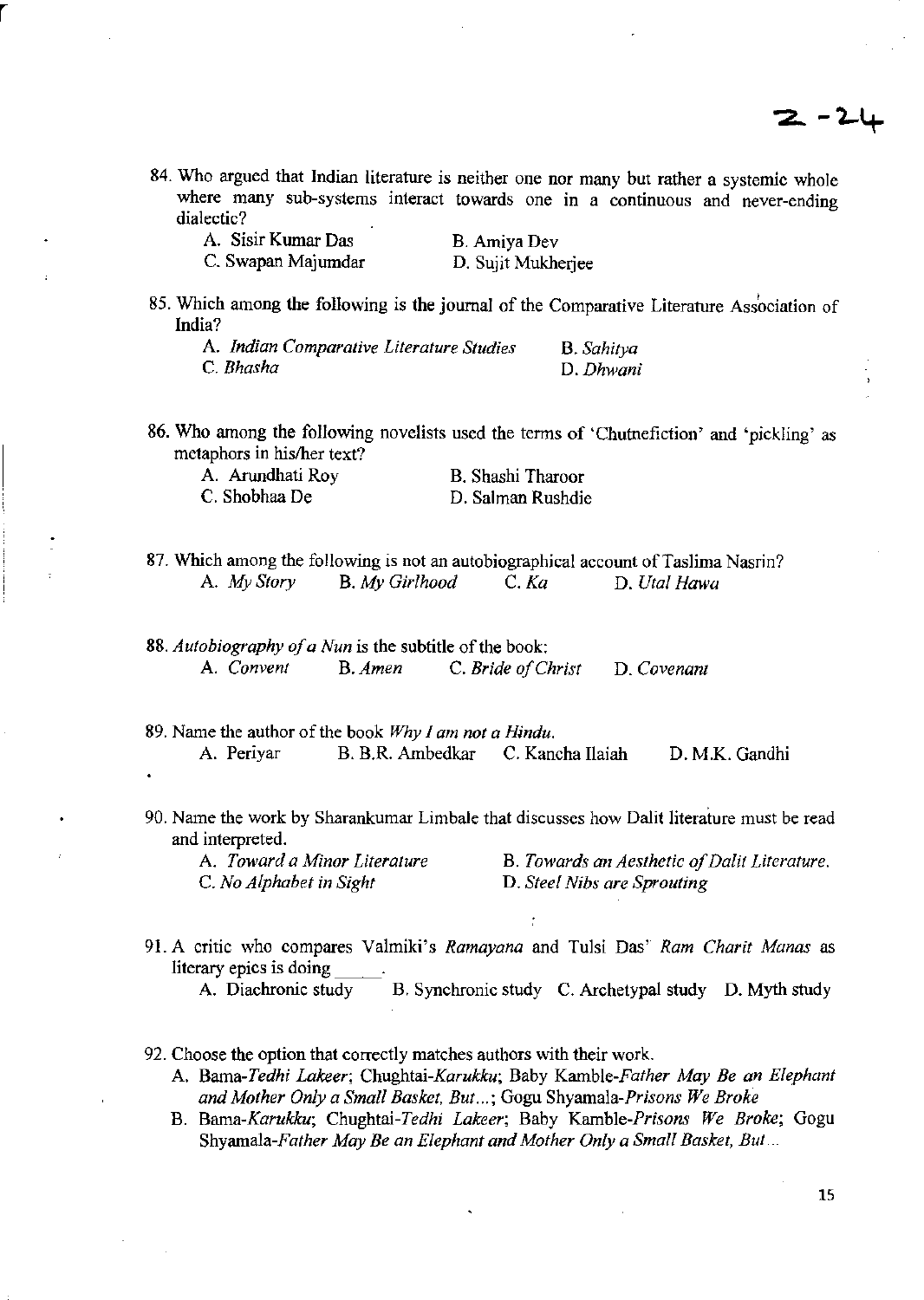2 - 2 i

- C. *Barna-Father May Be an Elephant and Mother Only a Small Basket. But ... ;* Chughtai-*Prisons We Broke;* Baby *Kamble-Karukku;* Gogu Shyarnala- *Tedhi Lakeer*
- D. *Barna-Prisons We Broke;* Chughtai- *Father May Be an Elephant and Mother Only a Small Basket, But ... ;* Baby Kamble-Tedhi *Lakeer;* Gogu *Shyamala-Karukku*
- 93. Mirza Waheed's novel *The Book of Gold Leaves* is set in:<br>A. Manipur B. Hyderabad C. Kashmir A. Manipur B. Hyderabad C. Kashmir D. Amritsar
- 94. Grouped below are languages that share socio-historical and cultural traditions of India, Bangladesh and Pakistan. Identify the group to which languages with this shared history belong:
	- 1. Hindi, Urdu, English, Dogri
	- 2. BangIa, Sindhi, Punjabi, Gujarati
	- 3. Manipuri, Maithili, Malayalam
	- 4. Chhattisgarh, Haryanvi, Marathi

A. 1 B. 3 & 4 C. 2 D. 1 & 2

95. All except one of the following films incorporate the experience of the partition in their plots. Identify the exception.

| A. Garm Hawa     | <b>B.</b> Earth 1947 |
|------------------|----------------------|
| C. Heat and Dust | D. Meghey Dhaka Tara |

96. Which among the following is a reworking of fairy tales and myths?

| A. Different Tales | <b>B.</b> Feminist Fables |
|--------------------|---------------------------|
| C. Aesop's Fables  | D. Arabian Nights         |

97. Macaulay's Minute on Education was published in: A. 1834 B. 1835 C.1836 D.1837

98. The basic discourse of Orientalism was presented by <br>A. William Jones B. Jacques Derri B. Jacques Derrida C. Edward Said D. Gayatri Spivak

- 99. 'Haiku' is traditional Japanese: A. Poem B. One-act play C. Short story D. Fable
- 100. According to Georg Lukacs, novel is a:<br>A. Realistic fable B. Prosaic poetry A. Realistic fable C. Long story D. Bourgeois epic